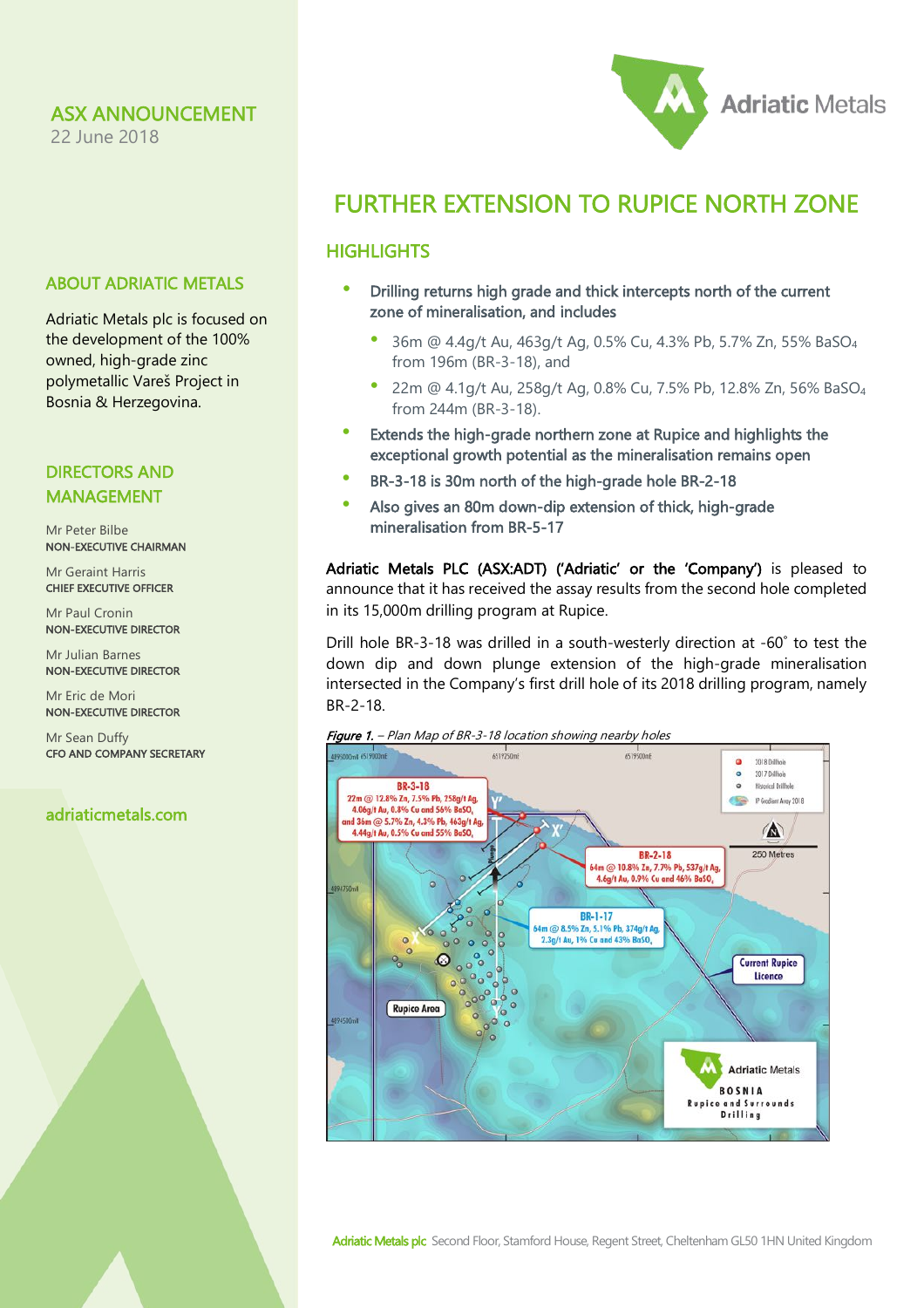

The intersection represents an 80m down dip extension from BR-5-17, drilled by the Company in 2017. BR-3- 18 was collared 30m to the north of BR-2-18. The Company is currently drilling BR-5-18 which is collared a further 30m north of BR-3-18. The Company's drilling is testing the northerly extensions of the Rupice North mineralisation where there is no historical drilling.

In BR-3-18, the mineralisation occurs as two high grade lenses, separated by 12m of weakly mineralised breccia. The upper intersection is 36m thick and the lower intersection 22m thick and both show increasing lead and zinc grades with depth. Note that the down hole depth and true thickness appear to be approximately the same however, as the geology information is limited this relationship may change (refer to Figure 4).

The mineralisation appears to be dominantly strata-bound and hosted within brecciated sediments dipping approximately 50 degrees to the east. Consistent with the BR-2-18 hole, the BR-3-18 mineralisation is very visible and consists of galena, sphalerite, chalcopyrite and barite. The results for BR-3-18 are shown in Table 1.

| <b>HOLE</b> | <b>FROM</b><br>M | TO<br>M | <b>INTERVAL</b> | Au<br>g/t | Ag<br>g/t | Cu<br>$\frac{96}{6}$ | Pb<br>% | Zn<br>% | BaSO <sub>4</sub><br>% |
|-------------|------------------|---------|-----------------|-----------|-----------|----------------------|---------|---------|------------------------|
| $BR-3-18$   | 196              | 232     | 36              | 4.4       | 463       | 0.5                  | 4.3     | 5.7     | 55                     |
| Incl.       | 216              | 230     | 14              | 8.0       | 844       | 0.9                  | 8.3     | 11.6    | 64                     |
| $BR-3-18$   | 244              | 266     | 22              | 4.1       | 258       | 0.8                  | 7.5     | 12.8    | 56                     |
| Incl.       | 258              | 266     | 8               | 4.1       | 206       | 1.4                  | 13.0    | 22.7    | 32                     |

Table 1. Drill hole results for BR-3-18; Lead or Zinc greater than 0.5%, including higher-grade intersections with Lead and Zinc > 5%

Adriatic's Chief Executive Officer, Geraint Harris commented, "BR-3-18 represents another significant extension to the north and notably down dip at the Rupice North Zone. As we continue to step out our drilling, we significantly expand our knowledge of this very exciting thick and highly mineralised zone, which remains wide open in several directions. Our current drill program is advancing well, and the early results have been quite spectacular, both in terms of grade, thickness and extension. We continue to drill, both at the Rupice North Zone and the JB Zone, and look forward to updating our shareholders on further results in due course".

The location of BR-3-18 relative to the historical drilling and the Company's 2017 drilling is shown in Figures 2 to 4 below, on both plan, cross section (X-X'), and oblique section (Y-Y') respectively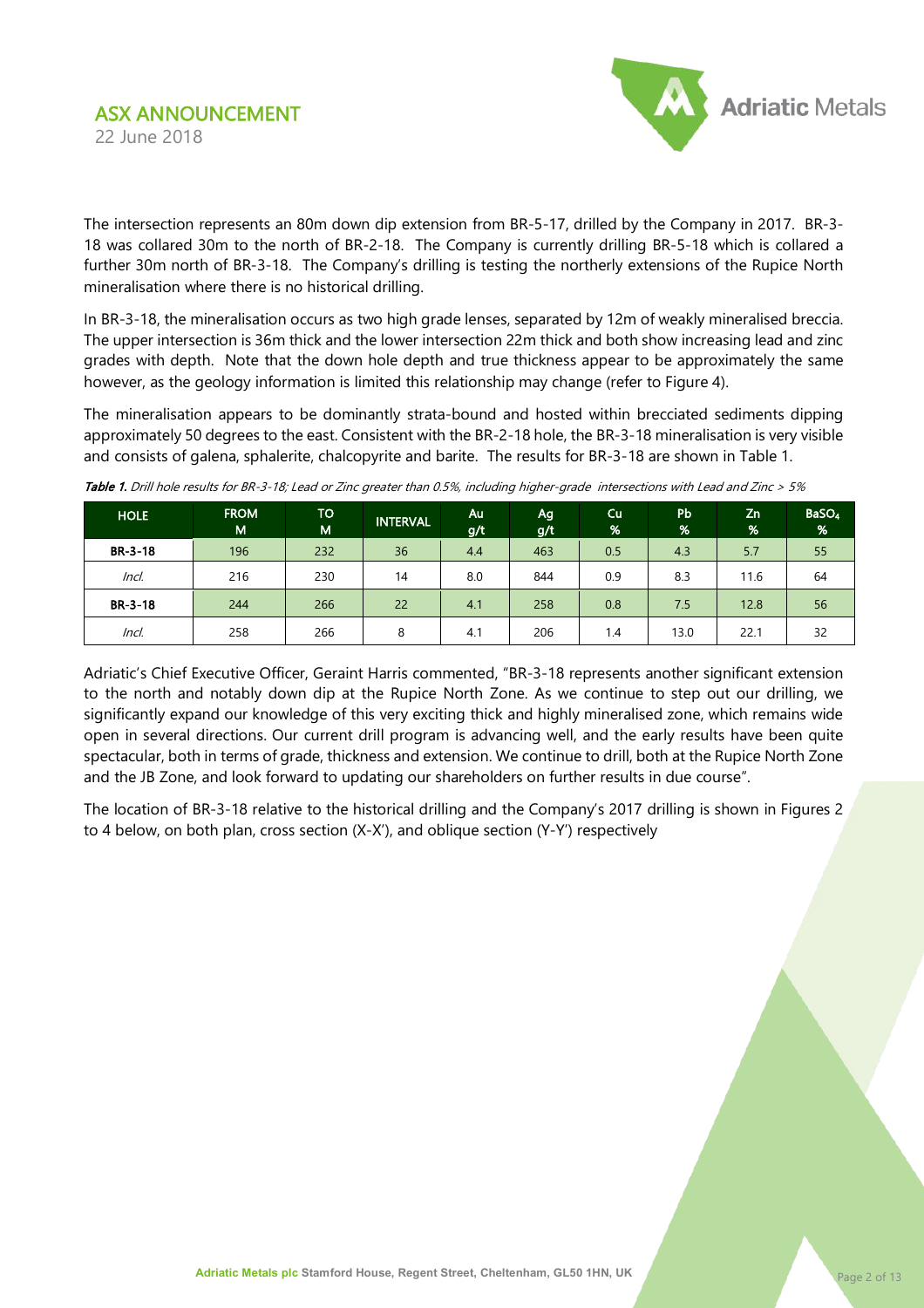







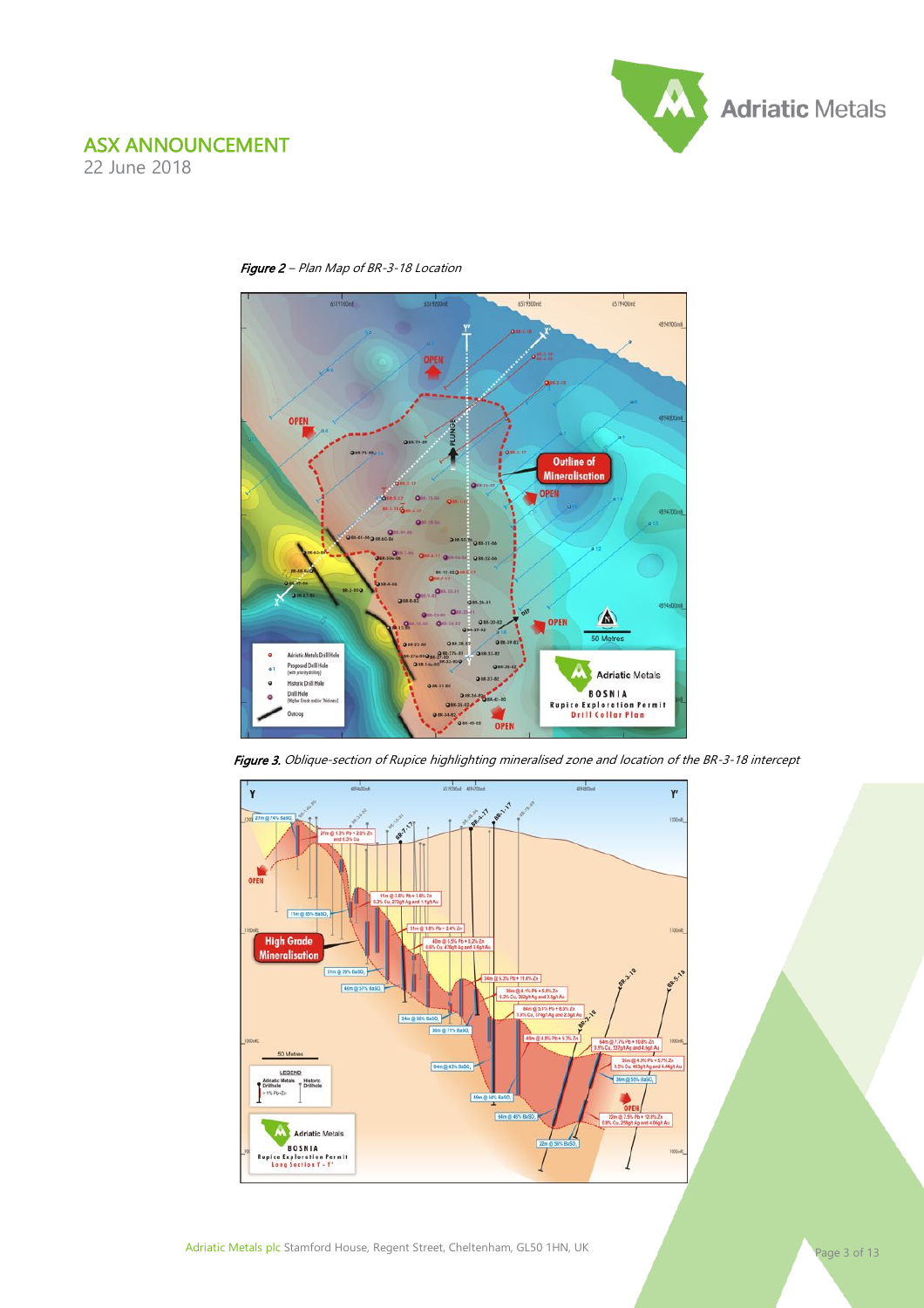

22 June 2018



Figure 4. *Cross Section Showing BR-3-18 relative to hole BR5-17*

Highlighted drill results from the 2018 and 2017 drilling programs are in Table 2 below.

|  | <b>Table 2.</b> Drill hole results of BR-3-18 and previous highlighted drill holes at Rupice; Lead or Zinc greater than 0.5% |  |  |  |  |  |  |  |
|--|------------------------------------------------------------------------------------------------------------------------------|--|--|--|--|--|--|--|
|--|------------------------------------------------------------------------------------------------------------------------------|--|--|--|--|--|--|--|

| <b>HOLE</b>    | <b>FROM</b> | <b>TO</b> | <b>INTERVAL</b> | Au  | Ag  | Cu  | <b>Pb</b>     | Zn   | BaSO <sub>4</sub> |
|----------------|-------------|-----------|-----------------|-----|-----|-----|---------------|------|-------------------|
|                | M           | M         | M               | g/t | g/t | %   | $\frac{9}{6}$ | %    | %                 |
| <b>BR-3-18</b> | 196         | 232       | 36              | 4.4 | 463 | 0.5 | 4.3           | 5.7  | 55                |
| <b>BR-3-18</b> | 244         | 266       | 22              | 4.1 | 258 | 0.8 | 7.5           | 12.8 | 56                |
| <b>BR-2-18</b> | 214         | 278       | 64              | 4.6 | 537 | 0.9 | 7.7           | 10.8 | 46                |
| BR-1-17        | 178         | 242       | 64              | 2.3 | 373 | 0.9 | 5.1           | 8.4  | 44                |
| BR-4-17        | 146         | 176       | 30              | 3.5 | 382 | 0.2 | 4.1           | 5.8  | 71                |
| BR-6-17        | 116         | 138       | 22              | 1.8 | 161 | 0.3 | 1.7           | 1.8  | 26                |
| BR-7-17        | 94          | 134       | 40              | 3.6 | 479 | 0.6 | 5.5           | 8.2  | 57                |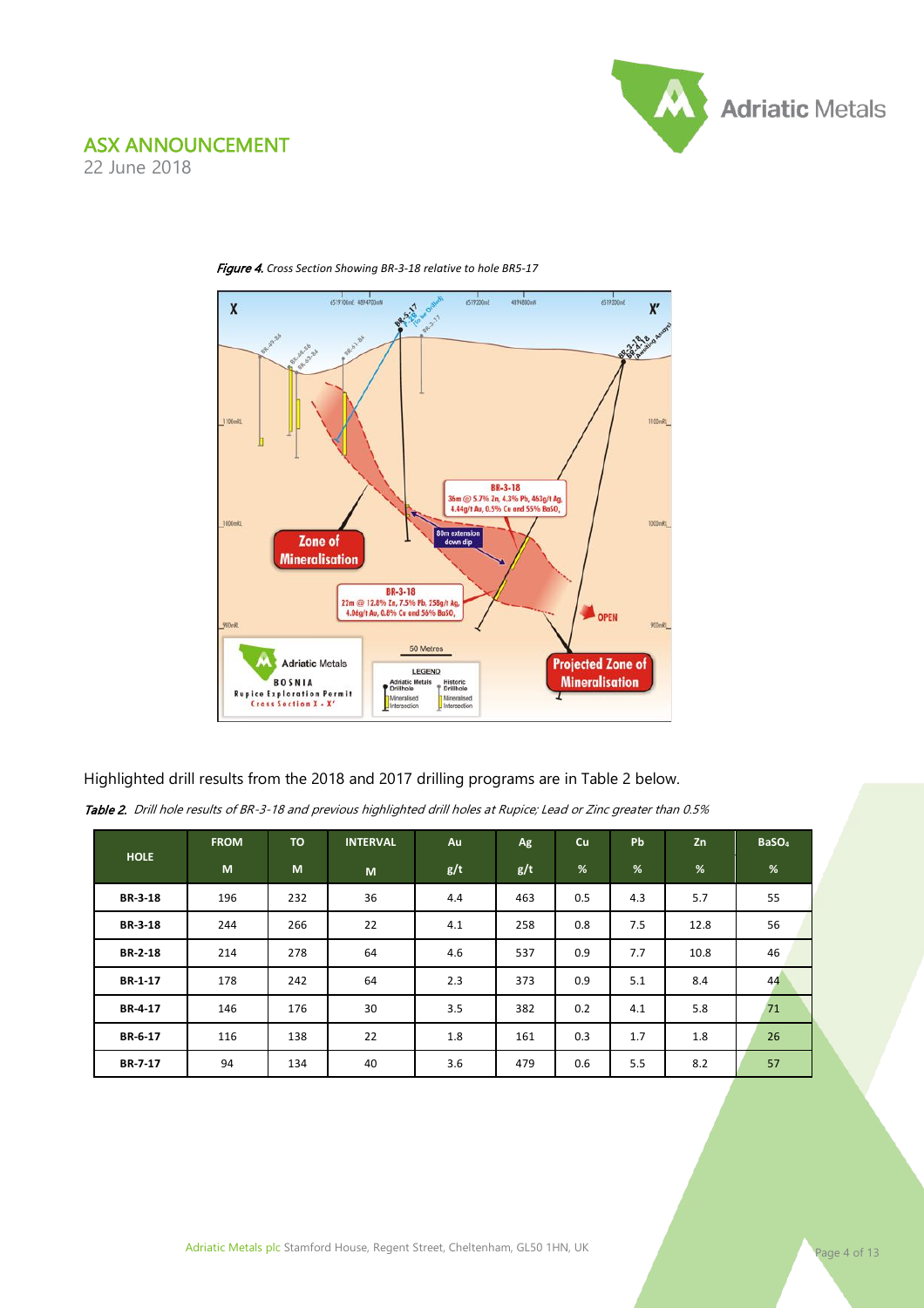#### ASX ANNOUNCEMENT 22 June 2018



For further information please contact: Geraint Harris Chief Executive Officer info@adriaticmetals.com

The information in this report which relates to Exploration Results is based on information compiled by Mr Robert Annett, who is a member of the Australian Institute of Geoscientists (AIG). Mr Annett is a consultant to Adriatic Metals PLC, and has sufficient experience relevant to the style of mineralisation and type of deposit under consideration and to the activity he is undertaking to qualify as a Competent Person as defined in the 2012 Edition of the "Australian Code of Reporting of Exploration Results, Mineral Resources and Ore Reserves". Mr Annett consents to the inclusion in this report of the matters based on that information in the form and context in which it appears.

#### ABOUT ADRIATIC METALS

Adriatic Metals PLC (ASX:ADT) ("Adriatic" or "Company") is an ASX-listed zinc polymetallic explorer and developer via its 100% interest in the Vareš Project in Bosnia & Herzegovina. The Project comprises a historic open cut zinc/lead/barite and silver mine at Veovaca and Rupice, an advanced proximal deposit which exhibits exceptionally high-grades of base and precious metals. Adriatic's short-term aim is to expand the current JORC resource at Veovaca and to complete an in-fill drilling programme at the high-grade Rupice deposit. Adriatic has attracted a world class team to expedite its exploration efforts and to rapidly advance the Company into the development phase and utilise its first mover advantage and strategic assets in Bosnia.



**Figure 4.** Location of Adriatic Metals Projects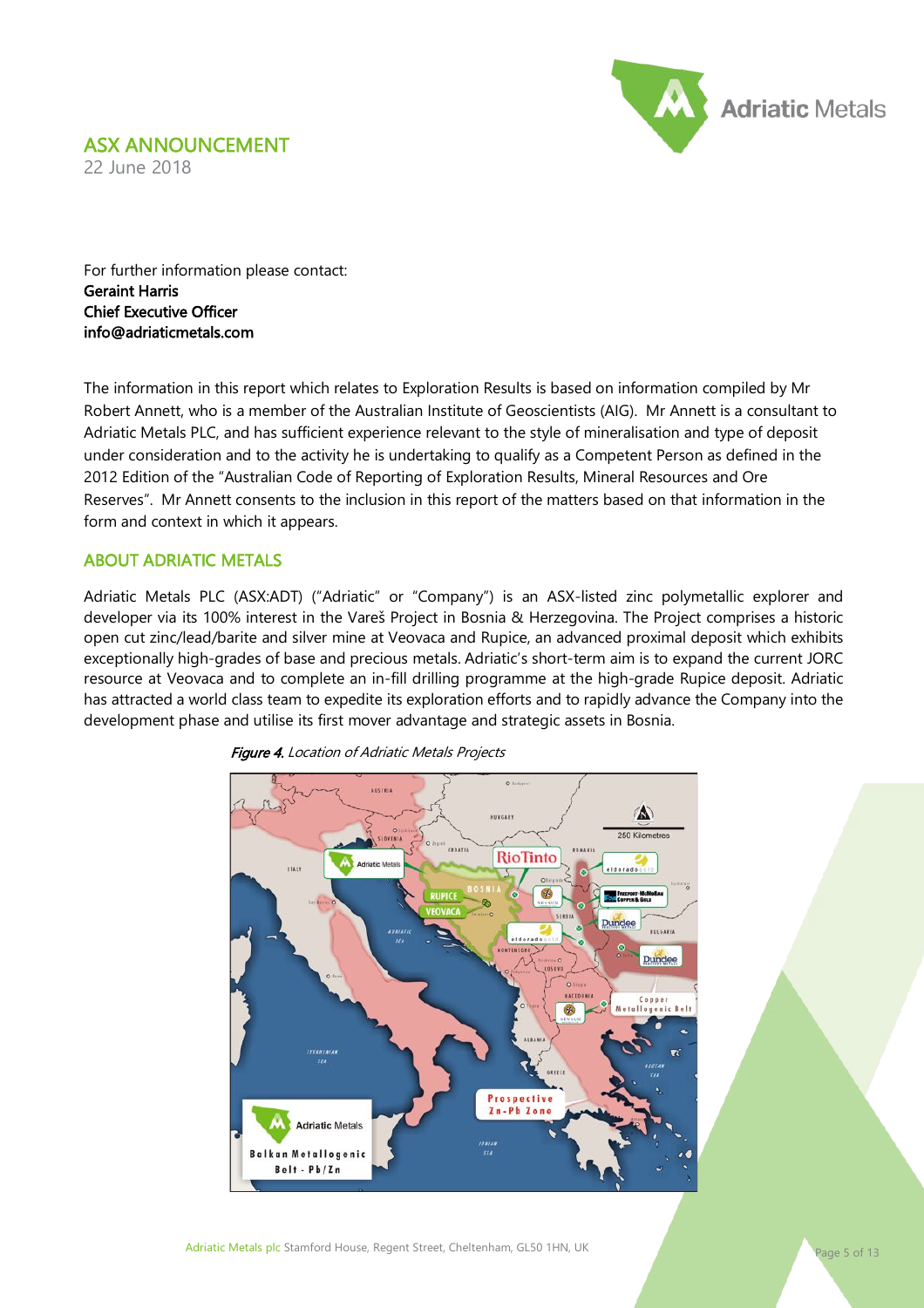22 June 2018



| Drill Hole | From             | To  | Interval       | Pb %    | Zn%  | <b>BaS04%</b> | Cu %    | Ag g/t         | Au g/t |
|------------|------------------|-----|----------------|---------|------|---------------|---------|----------------|--------|
| BR-3-18    | $\boldsymbol{0}$ | 190 | 190            |         |      | Not Assayed   |         |                |        |
| BR-3-18    | 190              | 192 | $\overline{c}$ | 0.0     | 0.0  | 0.0           | 0.0     | $\mathbf{1}$   | 0.07   |
| BR-3-18    | 192              | 194 | $\overline{c}$ | 0.0     | 0.1  | 1.8           | 0.1     | $\mathbf{1}$   | 0.13   |
| BR-3-18    | 194              | 196 | $\overline{2}$ | 0.0     | 0.1  | 1.6           | 0.0     | $\mathbf{1}$   | 0.19   |
| BR-3-18    | 196              | 198 | $\overline{c}$ | $1.0\,$ | 0.6  | 8.1           | 0.1     | 16             | 0.39   |
| BR-3-18    | 198              | 200 | $\overline{2}$ | 0.4     | 1.5  | 13.3          | 0.1     | 9              | 0.55   |
| BR-3-18    | 200              | 202 | $\overline{c}$ | 0.1     | 0.4  | 2.5           | 0.1     | 9              | 0.55   |
| BR-3-18    | 202              | 204 | $\overline{c}$ | 0.9     | 1.1  | 5.5           | 0.2     | 30             | 0.71   |
| BR-3-18    | 204              | 206 | $\overline{c}$ | 2.2     | 2.2  | 21.6          | $0.5\,$ | 334            | 2.35   |
| BR-3-18    | 206              | 208 | $\overline{2}$ | 2.7     | 4.0  | 82.2          | 0.4     | 504            | 4.82   |
| BR-3-18    | 208              | 210 | $\overline{c}$ | $0.8\,$ | 0.6  | 95.7          | 0.1     | 220            | 2.46   |
| BR-3-18    | 210              | 212 | $\overline{c}$ | 2.5     | 1.9  | 90.2          | 0.2     | 274            | 2.69   |
| BR-3-18    | 212              | 214 | $\overline{c}$ | 2.6     | 3.3  | 84.1          | 0.4     | 412            | 4.16   |
| BR-3-18    | 214              | 216 | $\overline{c}$ | 4.6     | 6.3  | 78.8          | 0.4     | 583            | 4.06   |
| BR-3-18    | 216              | 218 | $\overline{c}$ | 6.4     | 10.2 | 71.7          | 0.5     | 1,450          | 3.15   |
| BR-3-18    | 218              | 220 | $\overline{c}$ | $6.0\,$ | 14.1 | 67.9          | 0.4     | 1,240          | 2.44   |
| BR-3-18    | 220              | 222 | $\overline{c}$ | 7.8     | 15.3 | 63.6          | $0.6\,$ | 138            | 5.15   |
| BR-3-18    | 222              | 224 | $\overline{c}$ | 12.9    | 15.1 | 53.7          | 1.2     | 317            | 11.00  |
| BR-3-18    | 224              | 226 | $\overline{c}$ | 3.3     | 2.7  | 76.8          | 1.8     | >1,500         | 16.50  |
| BR-3-18    | 226              | 228 | $\overline{c}$ | 12.3    | 11.3 | 55.7          | $0.6\,$ | 489            | 11.45  |
| BR-3-18    | 228              | 230 | $\overline{c}$ | 9.5     | 12.4 | 58.9          | 1.2     | 761            | 6.14   |
| BR-3-18    | 230              | 232 | $\overline{c}$ | 1.2     | 0.4  | 61.2          | 0.0     | 32             | 1.36   |
| BR-3-18    | 232              | 234 | $\overline{c}$ | 0.2     | 0.2  | 3.8           | 0.0     | 10             | 0.06   |
| BR-3-18    | 234              | 236 | $\overline{c}$ | 0.0     | 0.0  | 1.4           | 0.0     | $\mathbf{1}$   | 0.03   |
| BR-3-18    | 236              | 238 | $\overline{c}$ | 0.1     | 0.1  | 1.2           | 0.0     | $\overline{2}$ | 0.03   |
| BR-3-18    | 238              | 240 | $\overline{c}$ | 0.1     | 0.0  | 1.4           | 0.0     | $\mathbf{1}$   | 0.01   |
| BR-3-18    | 240              | 242 | $\overline{c}$ | 0.0     | 0.0  | 1.3           | 0.0     | $\mathbf{1}$   | 0.03   |
| BR-3-18    | 242              | 244 | $\overline{c}$ | 0.0     | 0.0  | 4.1           | 0.0     | $\mathbf{1}$   | 0.07   |
| BR-3-18    | 244              | 246 | $\overline{2}$ | 0.8     | 0.1  | 52.5          | 0.0     | 23             | 2.52   |
| BR-3-18    | 246              | 248 | $\overline{c}$ | 2.5     | 1.5  | 76.4          | $0.5\,$ | 1,110          | 4.51   |

#### Table 3 - Assay Results for BR-3-18 located at 6519304E 4894869N (MGI Balkans Z6 grid)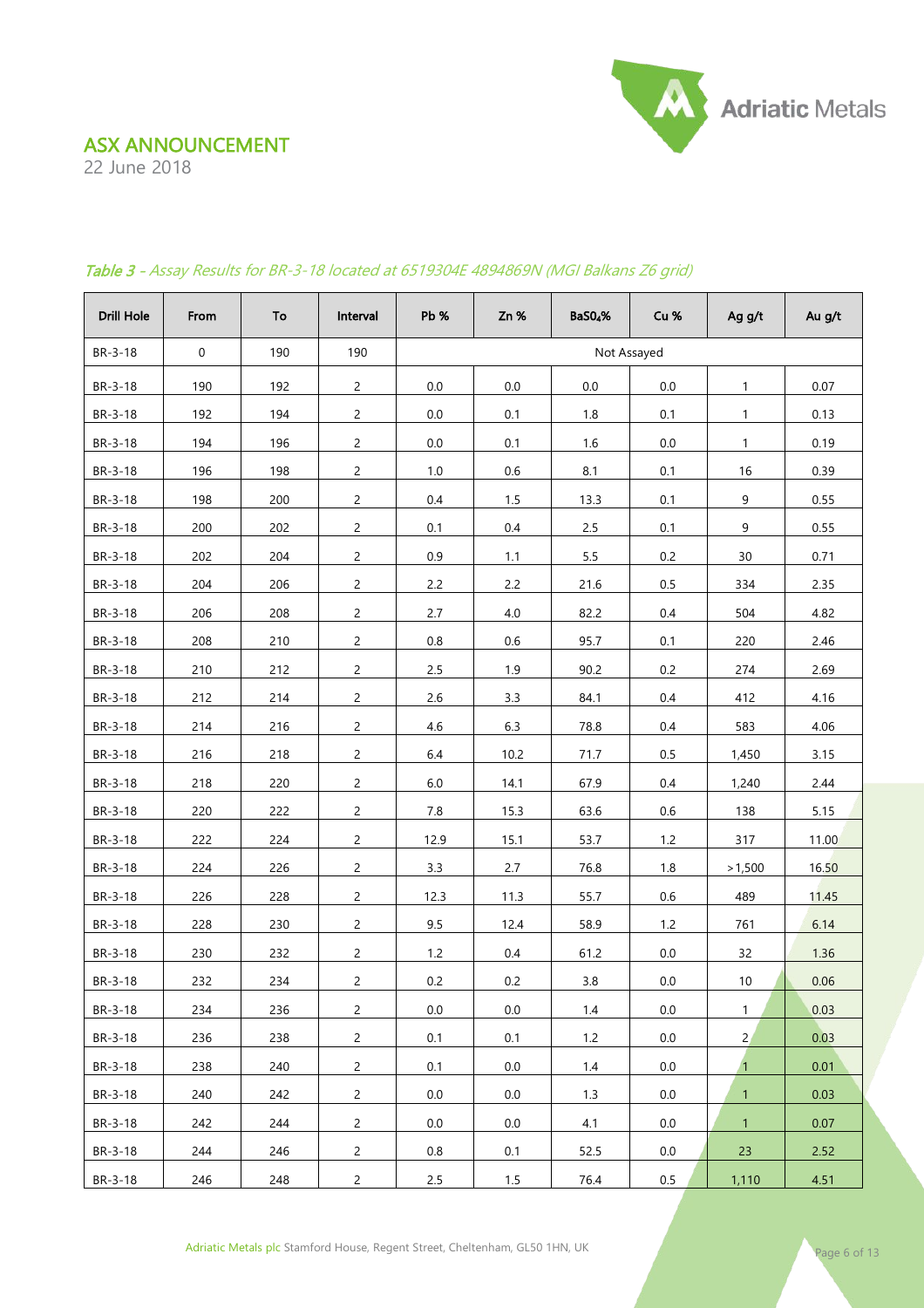22 June 2018

| <b>Drill Hole</b> | From | To        | Interval       | Pb %        | Zn %    | BaS0 <sub>4</sub> % | Cu %  | Ag g/t       | Au g/t |
|-------------------|------|-----------|----------------|-------------|---------|---------------------|-------|--------------|--------|
| BR-3-18           | 248  | 250       | $\overline{c}$ | 7.1         | 11.9    | 67.4                | 0.8   | 371          | 3.52   |
| BR-3-18           | 250  | 252       | $\overline{2}$ | 6.9         | 13.4    | 65.7                | 1.1   | 189          | 4.23   |
| BR-3-18           | 252  | 254       | $\overline{c}$ | 4.3         | 8.9     | 75.5                | 0.2   | 118          | 3.07   |
| BR-3-18           | 254  | 256       | $\overline{c}$ | 4.2         | 8.0     | 75.6                | 0.3   | 96           | 4.87   |
| BR-3-18           | 256  | 258       | $\overline{c}$ | 4.2         | 8.3     | 76.7                | 0.3   | 103          | 5.49   |
| BR-3-18           | 258  | 260       | $\overline{c}$ | $7.5$       | 14.6    | 63.9                | 0.5   | 150          | 6.98   |
| BR-3-18           | 260  | 262       | $\overline{c}$ | 12.2        | 25.4    | 43.2                | 0.9   | 180          | 4.40   |
| BR-3-18           | 262  | 264       | $\overline{c}$ | 20.0        | 38.9    | 12.2                | 1.3   | 254          | 3.51   |
| BR-3-18           | 264  | 266       | $\overline{c}$ | 12.4        | 9.3     | 7.7                 | $2.8$ | 239          | 1.54   |
| BR-3-18           | 266  | 268       | $\overline{c}$ | 0.3         | 0.5     | 1.4                 | 0.0   | 14           | 0.15   |
| BR-3-18           | 268  | 270       | $\overline{2}$ | 0.2         | 0.4     | 0.8                 | 0.0   | 6            | 0.17   |
| BR-3-18           | 270  | 272       | $\overline{2}$ | 0.3         | $0.5\,$ | 0.4                 | 0.0   | 13           | 0.22   |
| BR-3-18           | 272  | 274       | $\overline{2}$ | 0.0         | 0.1     | 0.1                 | 0.0   | $\mathbf{1}$ | 0.08   |
| BR-3-18           | 274  | 276       | $\overline{2}$ | 0.1         | 0.1     | 0.1                 | 0.0   | $\mathsf{3}$ | 0.14   |
| BR-3-18           | 276  | 278       | $\overline{2}$ | 0.1         | 0.2     | 1.7                 | 0.3   | 22           | 0.14   |
| BR-3-18           | 278  | 280       | $\overline{c}$ | 0.2         | 0.2     | 0.2                 | 0.1   | 107          | 0.14   |
| BR-3-18           | 280  | 300 (EOH) | 20             | Not Assayed |         |                     |       |              |        |



Adriatic Metals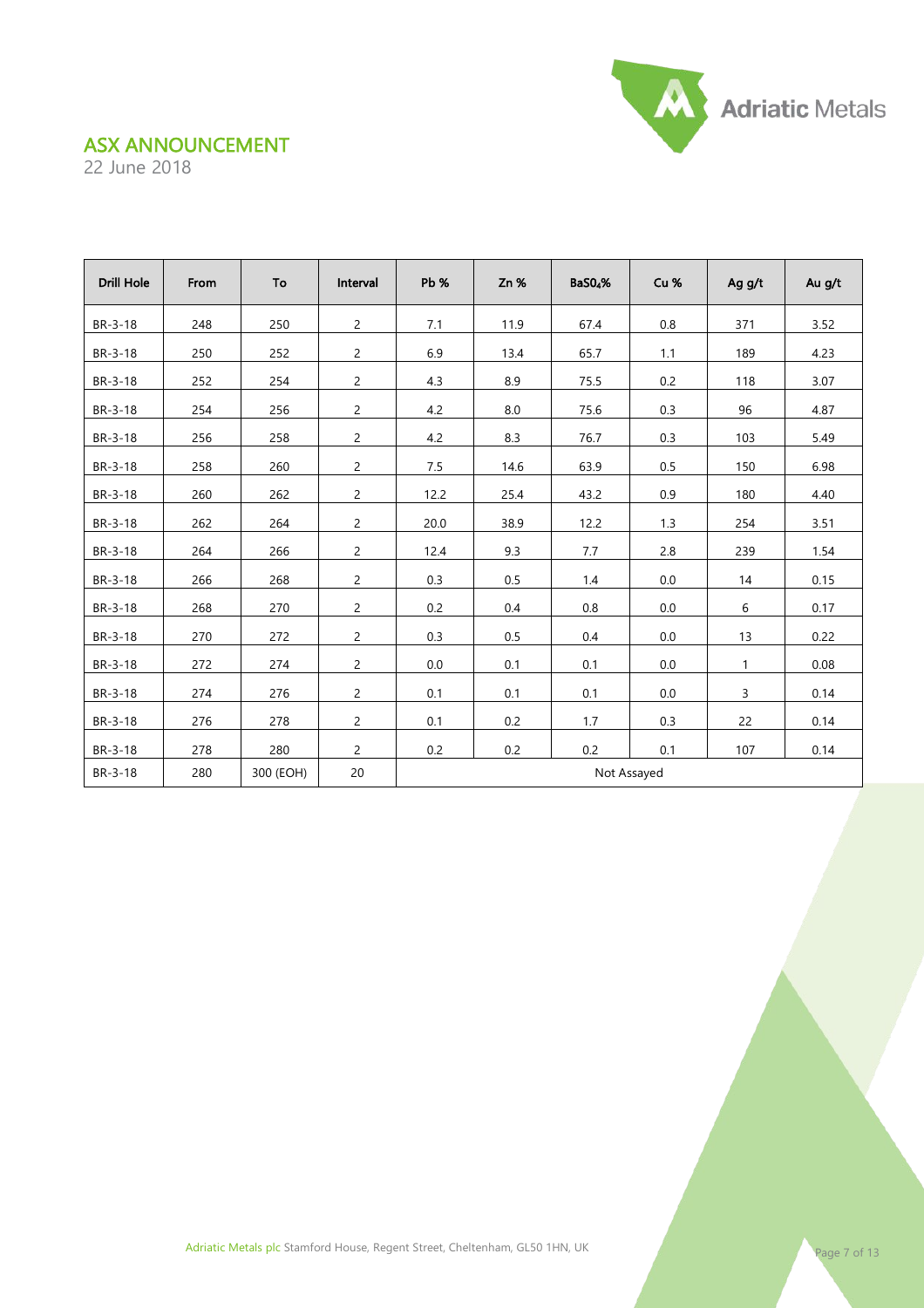22 June 2018



#### Appendix 2 - Sampling Techniques and Data

(Criteria in this section apply to all succeeding sections.)

#### Section 1 Sampling Techniques and Data

(Criteria in this section apply to all succeeding sections.)

| <b>Criteria</b>     | <b>JORC Code explanation</b>                                                                                                                                                                                                                                                                                                                                                                                                                                                                                                                                                                                  | Commentary                                                                                                                                                                                                       |
|---------------------|---------------------------------------------------------------------------------------------------------------------------------------------------------------------------------------------------------------------------------------------------------------------------------------------------------------------------------------------------------------------------------------------------------------------------------------------------------------------------------------------------------------------------------------------------------------------------------------------------------------|------------------------------------------------------------------------------------------------------------------------------------------------------------------------------------------------------------------|
|                     | Nature and quality of sampling<br>(eg cut channels, random chips, or<br>specific specialised industry standard<br>measurement tools appropriate to the<br>minerals under investigation, such as<br>down hole gamma sondes, or handheld<br>XRF instruments, etc). These examples<br>should not be taken as limiting the broad<br>meaning of sampling.                                                                                                                                                                                                                                                          | HQ diamond core was cut in half to provide<br>a sample for assay typically weighing around<br>8-10kg. Samples were submitted to the ALS<br>facility in Bor, Serbia for industry standard<br>analytical analysis. |
|                     | Include reference to measures<br>taken to ensure sample representivity<br>and the appropriate calibration of any<br>measurement tools or systems used.                                                                                                                                                                                                                                                                                                                                                                                                                                                        | The half core and weight of the sample<br>provides sufficient representivity.<br>No calibration of any equipment was<br>required as all samples were sent for assay by<br>commercial laboratory.                 |
| Sampling techniques | Aspects of the determination of<br>mineralisation that are Material to the<br>Public Report. In cases where 'industry<br>standard' work has been done this would<br>be relatively simple (eg 'reverse<br>circulation drilling was used to obtain 1<br>m samples from which 3 kg was<br>pulverised to produce a 30 g charge for<br>fire assay'). In other cases more<br>explanation may be required, such as<br>where there is coarse gold that has<br>inherent sampling problems. Unusual<br>commodities or mineralisation types (eg<br>submarine nodules) may warrant<br>disclosure of detailed information. | HQ diamond core sampling was used to<br>obtain 2m samples from which 8-10kg of<br>material was pulverised to produce sample for<br>fire assay, ICP-MS and X-ray Fluorescence<br>$(XRF)$ .                        |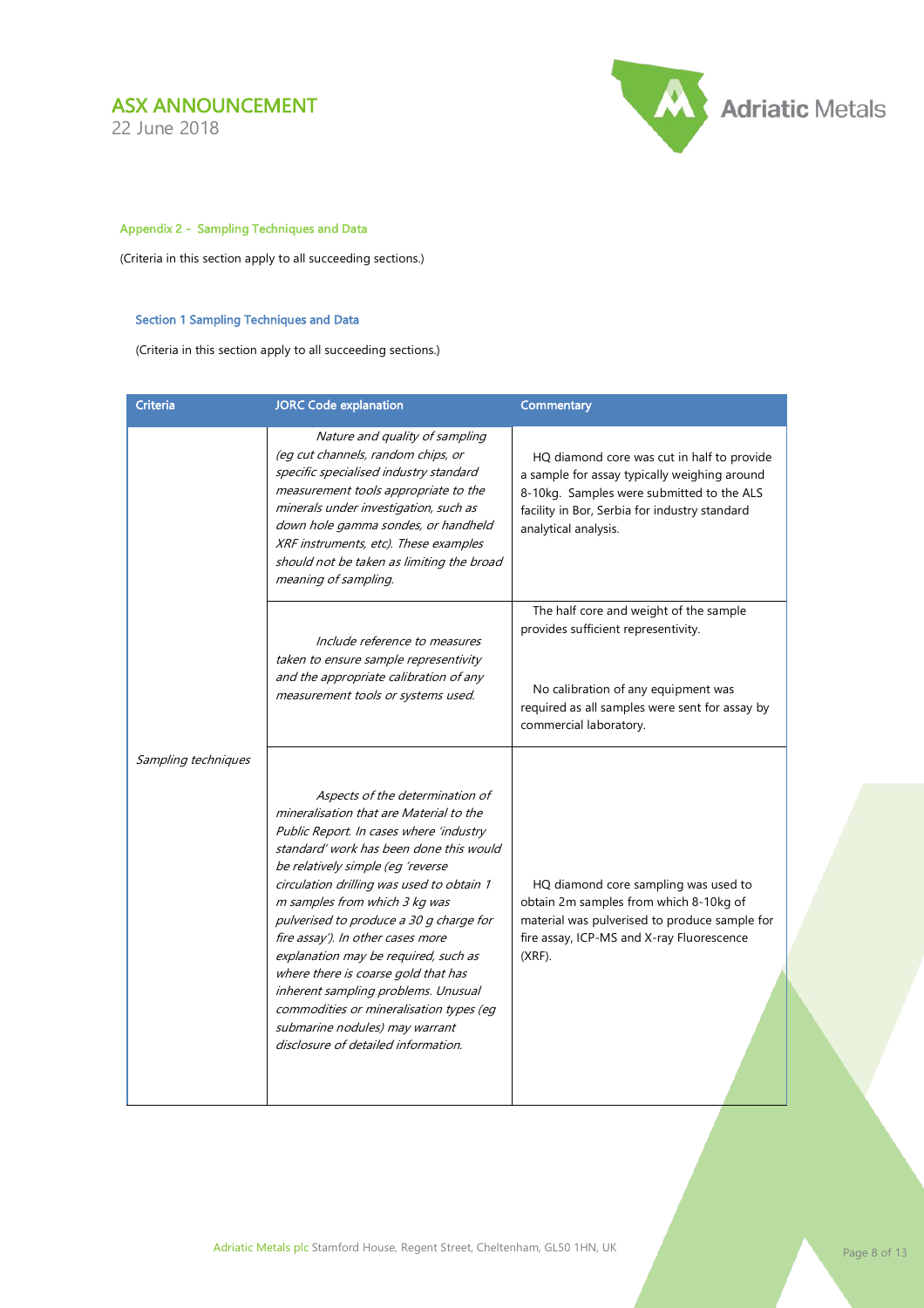

| Drilling techniques                                  | Drill type (eq core, reverse<br>circulation, open-hole hammer, rotary air<br>blast, auger, Bangka, sonic, etc) and<br>details (eg core diameter, triple or<br>standard tube, depth of diamond tails,<br>face-sampling bit or other type, whether<br>core is oriented and if so, by what<br>method, etc). | BR-3-18 was drilled using non-core methods<br>to a depth of 102m after which drill advance<br>was by HQ3 diamond core to end of hole.                                                                                                                                         |  |
|------------------------------------------------------|----------------------------------------------------------------------------------------------------------------------------------------------------------------------------------------------------------------------------------------------------------------------------------------------------------|-------------------------------------------------------------------------------------------------------------------------------------------------------------------------------------------------------------------------------------------------------------------------------|--|
|                                                      | Method of recording and<br>assessing core and chip sample<br>recoveries and results assessed.                                                                                                                                                                                                            | All core was logged for geology and RQD<br>with recovery in the mineralised and sampled<br>zone greater than 90%. The HQ diameter and<br>sampling of half core ensured the                                                                                                    |  |
| Drill sample recovery                                | Measures taken to maximise<br>sample recovery and ensure<br>representative nature of the samples.                                                                                                                                                                                                        | representative nature of the samples.<br>There is no observed relationship between<br>sample recovery and grade, and with little to                                                                                                                                           |  |
|                                                      | Whether a relationship exists<br>between sample recovery and grade and<br>whether sample bias may have occurred<br>due to preferential loss/gain of<br>fine/coarse material.                                                                                                                             | no loss of material there is considered to be<br>little to no sample bias.                                                                                                                                                                                                    |  |
|                                                      | Whether core and chip samples<br>have been geologically and<br>geotechnically logged to a level of detail<br>to support appropriate Mineral Resource<br>estimation, mining studies and<br>metallurgical studies.                                                                                         | Sufficient geotechnical logging of the core<br>has been taken and in sufficient detail to<br>support a Mineral Resource estimate however,<br>no Mineral Resource estimate is being<br>reported, only assay results.                                                           |  |
| Logging                                              | Whether logging is qualitative or<br>quantitative in nature. Core (or costean,<br>channel, etc) photography.                                                                                                                                                                                             | All core is photographed and logging is<br>qualitative.                                                                                                                                                                                                                       |  |
|                                                      | The total length and percentage<br>of the relevant intersections logged.                                                                                                                                                                                                                                 | All core is logged.                                                                                                                                                                                                                                                           |  |
|                                                      | If core, whether cut or sawn and<br>whether quarter, half or all core taken.                                                                                                                                                                                                                             | The HQ diameter core was cut in half using a<br>diamond saw.                                                                                                                                                                                                                  |  |
| Sub-sampling<br>techniques and<br>sample preparation | If non-core, whether riffled, tube<br>sampled, rotary split, etc and whether<br>sampled wet or dry.                                                                                                                                                                                                      | The sampled material is HQ3 half core.                                                                                                                                                                                                                                        |  |
|                                                      | For all sample types, the nature,<br>quality and appropriateness of the<br>sample preparation technique.                                                                                                                                                                                                 | Collection of around 8-10kg of half core<br>material with subsequent pulverisation of the<br>total charge provided an appropriate and<br>representative sample for analysis. Sample<br>preparation was undertaken at the ALS<br>laboratory in Bor, to industry best practice. |  |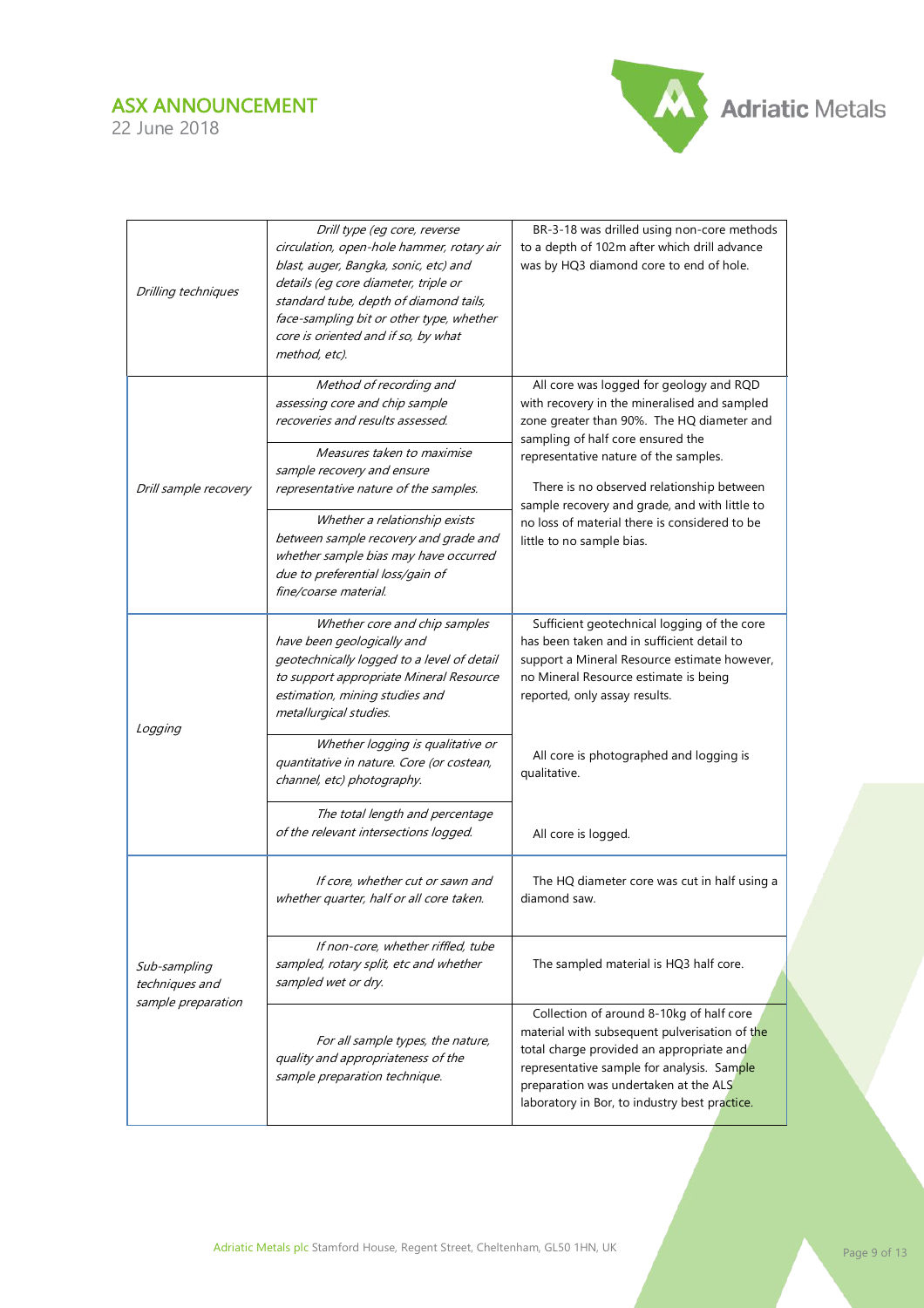

|                                               | Quality control procedures<br>adopted for all sub-sampling stages to<br>maximise representivity of samples.                                                                                                                                        | Industry best practice was adopted by ALS<br>for laboratory sub-sampling and the avoidance<br>of any cross contamination.                                                                                                                                                                                                                                                                                                                                                                                                               |
|-----------------------------------------------|----------------------------------------------------------------------------------------------------------------------------------------------------------------------------------------------------------------------------------------------------|-----------------------------------------------------------------------------------------------------------------------------------------------------------------------------------------------------------------------------------------------------------------------------------------------------------------------------------------------------------------------------------------------------------------------------------------------------------------------------------------------------------------------------------------|
|                                               | Measures taken to ensure that the<br>sampling is representative of the in situ<br>material collected, including for instance<br>results for field duplicate/second-half<br>sampling.                                                               | The half core sampling is considered a<br>reasonable representation of the in-situ<br>material. No duplicate material was collected<br>although a Certified Reference Material was<br>inserted every 15 samples or less.                                                                                                                                                                                                                                                                                                                |
|                                               | Whether sample sizes are<br>appropriate to the grain size of the<br>material being sampled.                                                                                                                                                        | Sample size of around 8-10kg is considered<br>to be appropriate to reasonably represent the<br>material being tested.                                                                                                                                                                                                                                                                                                                                                                                                                   |
|                                               | The nature, quality and<br>appropriateness of the assaying and<br>laboratory procedures used and whether<br>the technique is considered partial or<br>total.                                                                                       | Analyses were undertaken at the accredited<br>laboratory of ALS in Bor, Serbia which has full<br>industry certification. Multi elements were<br>assayed by an ICP-MS technique following an<br>aqua regia digest. Gold was determined using<br>a fire assay on a nominal 30g charge. Barite<br>was determined from a fusion followed by<br>dissolution and ICP-AES analysis.<br>All techniques were appropriate for the<br>elements being determined. Samples are<br>considered a partial digestion when using an<br>aqua regia digest. |
| Quality of assay data<br>and laboratory tests | For geophysical tools,<br>spectrometers, handheld XRF<br>instruments, etc, the parameters used in<br>determining the analysis including<br>instrument make and model, reading<br>times, calibrations factors applied and<br>their derivation, etc. | There was no reliance on determination of<br>analysis by geophysical tools.                                                                                                                                                                                                                                                                                                                                                                                                                                                             |
|                                               | Nature of quality control<br>procedures adopted (eg standards,<br>blanks, duplicates, external laboratory<br>checks) and whether acceptable levels of<br>accuracy (ie lack of bias) and precision<br>have been established.                        | Certified Reference Material (CRM)<br>appropriate for the elements being analysed<br>were added at a rate better than 1 in 15. All<br>results reported by ALS on the CRMs were to<br>better than 2 standard deviation (2SD) except<br>for 2 lead and zinc values which were<br>marginally greater than -2SD (low) however, it                                                                                                                                                                                                           |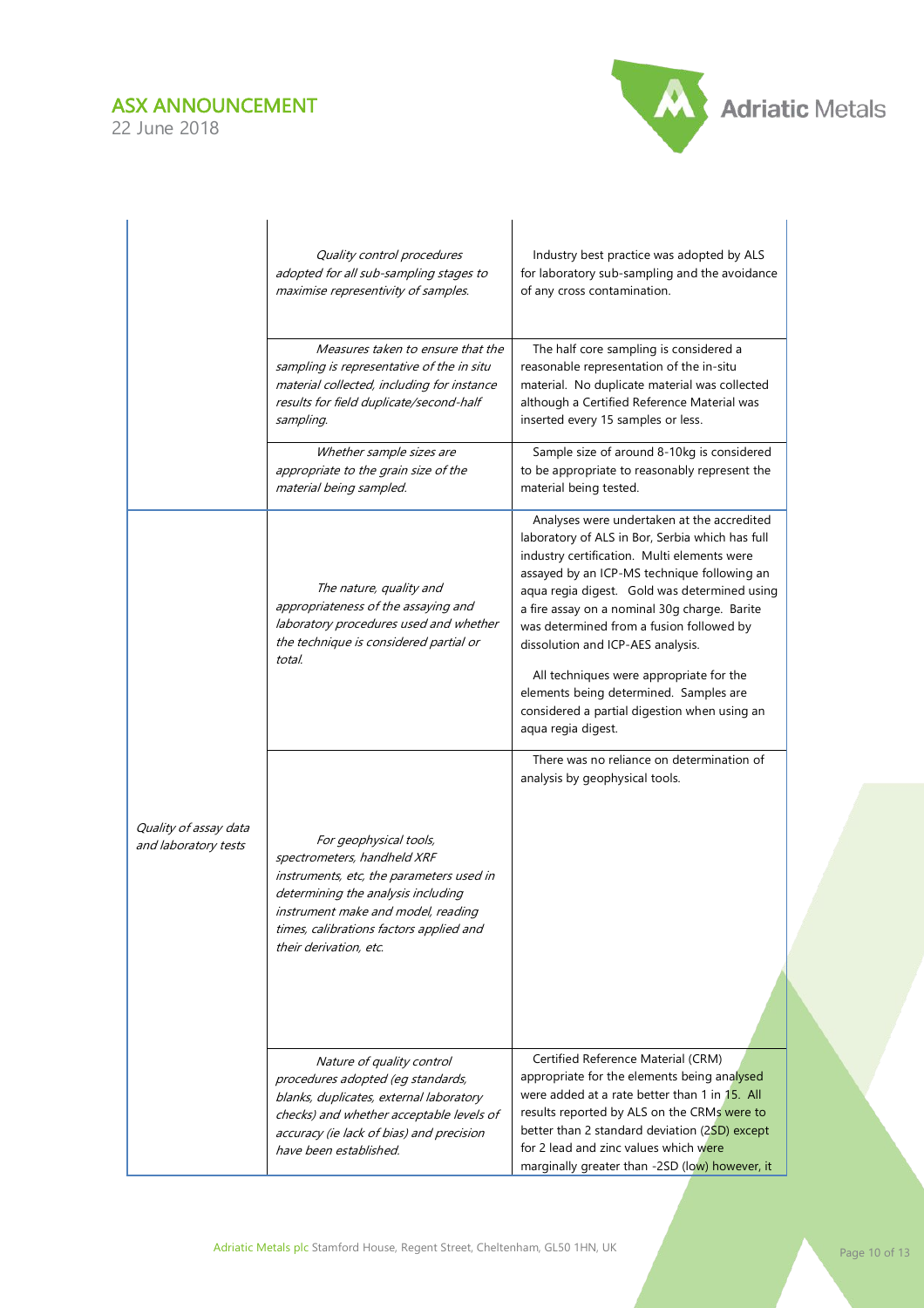

|                                  |                                                                                                                                                                                                                                             | is considered that acceptable levels of<br>accuracy have been achieved.                                                                                                                                                                 |
|----------------------------------|---------------------------------------------------------------------------------------------------------------------------------------------------------------------------------------------------------------------------------------------|-----------------------------------------------------------------------------------------------------------------------------------------------------------------------------------------------------------------------------------------|
|                                  | The verification of significant<br>intersections by either independent or<br>alternative company personnel.                                                                                                                                 | There has been no independent logging of<br>the mineralised interval however, it has been<br>logged by several company personnel and<br>verified by senior staff using core<br>photography.                                             |
| Verification of<br>sampling and  | The use of twinned holes.                                                                                                                                                                                                                   | BR-3-18 is not a twin hole.                                                                                                                                                                                                             |
| assaying                         | Documentation of primary data,<br>data entry procedures, data verification,<br>data storage (physical and electronic)<br>protocols.                                                                                                         | Field collection data was uploaded using the<br>Micromine software and verified at point of<br>entry. Data is stored on the Virtual Cloud and<br>at various locations including Perth, WA. It is<br>regularly backed-up.                |
|                                  | Discuss any adjustment to assay<br>data.                                                                                                                                                                                                    | No adjustments were necessary.                                                                                                                                                                                                          |
|                                  | Accuracy and quality of surveys<br>used to locate drill holes (collar and<br>down-hole surveys), trenches, mine<br>workings and other locations used in<br>Mineral Resource estimation.                                                     | Sampling sites were surveyed using DGPS to<br>better than 0.5m accuracy in the local BiH<br>coordinate system.                                                                                                                          |
| Location of data<br>points       | Specification of the grid system<br>used.                                                                                                                                                                                                   | The grid system used MGI 1901 / Balkans<br>Zone 6.                                                                                                                                                                                      |
|                                  | Quality and adequacy of<br>topographic control.                                                                                                                                                                                             | The topographic surface of the immediate<br>area was generated from a combination of<br>DGPS and digitisation of government<br>topographic contours. It is considered<br>sufficiently accurate for the Company's current<br>activities. |
|                                  | Data spacing for reporting of<br><b>Exploration Results.</b>                                                                                                                                                                                | Results from a single drill hole are being<br>reported. All samples were collected at 2m<br>intervals down hole.                                                                                                                        |
| Data spacing and<br>distribution | Whether the data spacing and<br>distribution is sufficient to establish the<br>degree of geological and grade<br>continuity appropriate for the Mineral<br>Resource and Ore Reserve estimation<br>procedure(s) and classifications applied. | No Mineral Resource or Ore Reserve is being<br>reported.                                                                                                                                                                                |
|                                  | Whether sample compositing has<br>been applied.                                                                                                                                                                                             | Sample composite was not employed.                                                                                                                                                                                                      |
|                                  | Whether the orientation of<br>sampling achieves unbiased sampling of<br>possible structures and the extent to                                                                                                                               | BR-3-18 was drilled at a declination of<br>60deg and is considered to be reasonably                                                                                                                                                     |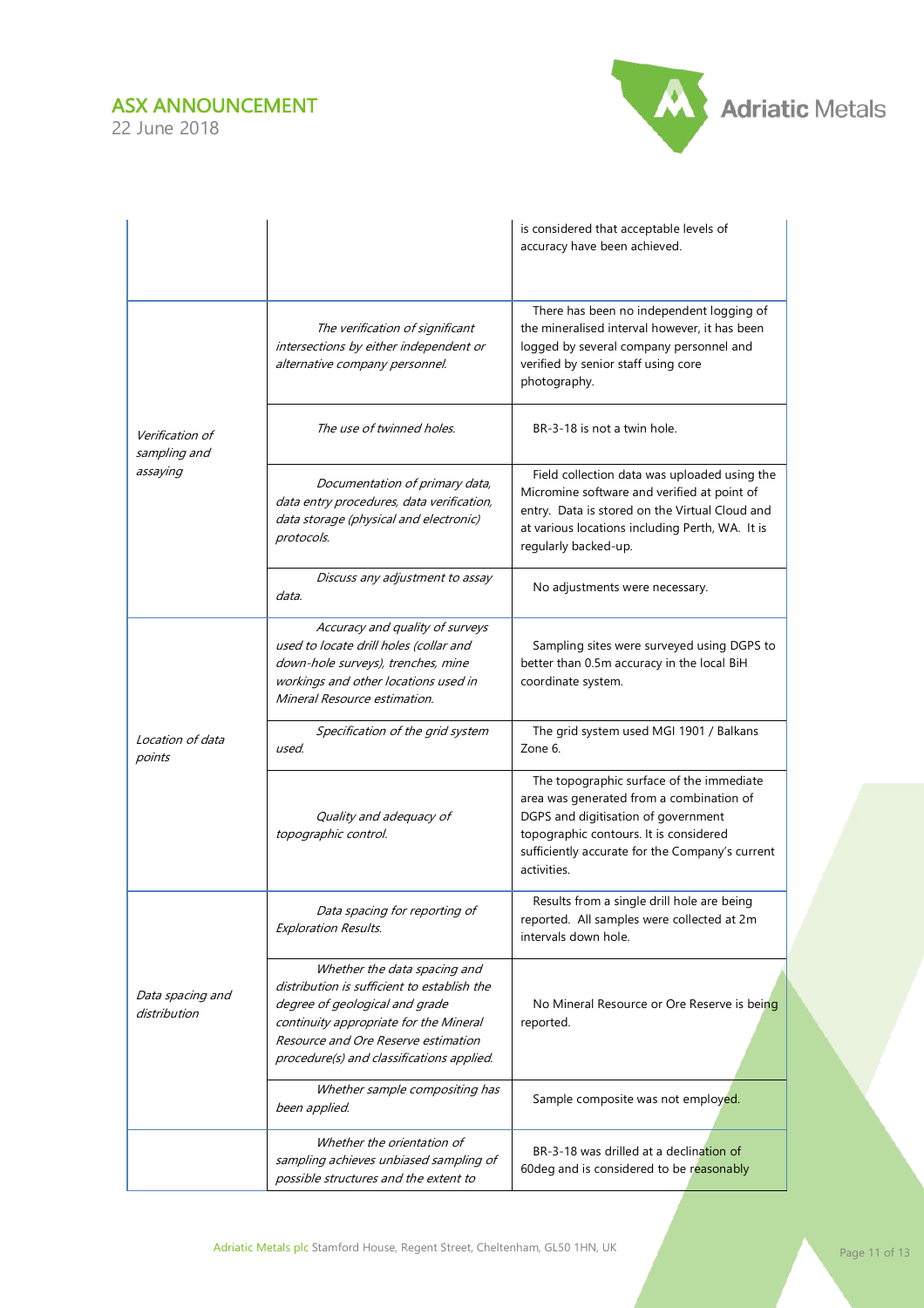

|                                                               | which this is known, considering the<br>deposit type.                                                                                                                                                                     | orthogonal to the interpreted dip of the<br>mineralisation.                                                                                                                                                                                                                                                                                                 |  |  |
|---------------------------------------------------------------|---------------------------------------------------------------------------------------------------------------------------------------------------------------------------------------------------------------------------|-------------------------------------------------------------------------------------------------------------------------------------------------------------------------------------------------------------------------------------------------------------------------------------------------------------------------------------------------------------|--|--|
| Orientation of data in<br>relation to geological<br>structure | If the relationship between the<br>drilling orientation and the orientation of<br>key mineralised structures is considered<br>to have introduced a sampling bias, this<br>should be assessed and reported if<br>material. | It is not considered that the drilling<br>orientation has introduced a sampling bias, as<br>the drilling is considered to be orthogonal to<br>the strata bound mineralisation.                                                                                                                                                                              |  |  |
| Sample security                                               | The measures taken to ensure<br>sample security.                                                                                                                                                                          | Chain of Custody of digital data is managed<br>by the Company. Physical material was stored<br>on site and, when necessary, delivered to the<br>assay laboratory. Thereafter laboratory<br>samples were controlled by the nominated<br>laboratory. All sample collection was<br>controlled by digital sample control file(s) and<br>hard-copy ticket books. |  |  |
| <b>Audits or reviews</b>                                      | The results of any audits or<br>reviews of sampling techniques and data.                                                                                                                                                  | No audits have been undertaken.                                                                                                                                                                                                                                                                                                                             |  |  |